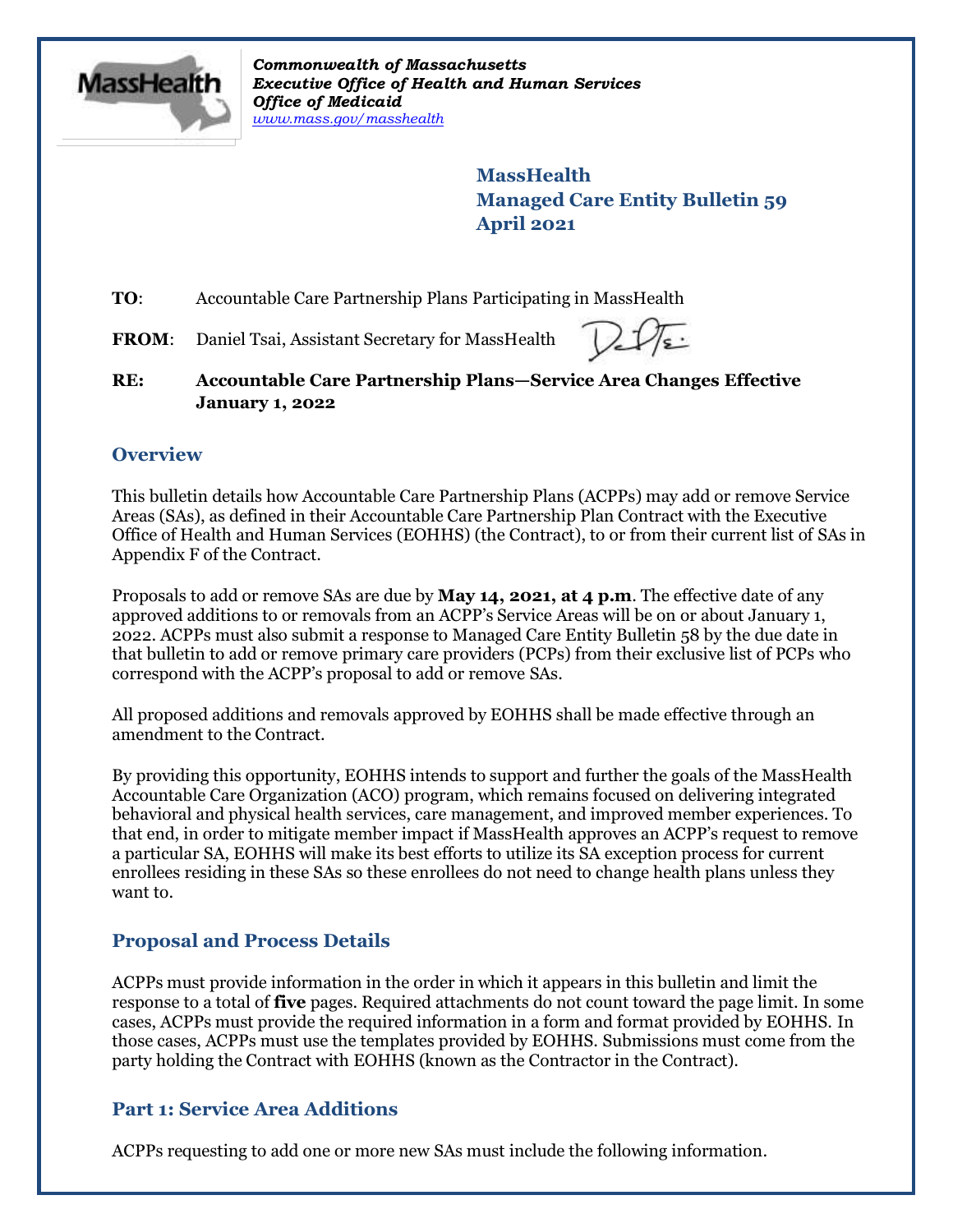**MassHealth Managed Care Entity Bulletin 59 April 2021 Page 2 of 4**

- A. An attachment listing the SAs that the ACPP proposes to add, using the form and format provided by EOHHS. An ACPP's list of proposed SA additions must be final at the time of submission and may not be changed unless requested by EOHHS.
- B. If adding a SA would also result in adding PCPs to the ACPP's Provider Network, a statement confirming that the ACPP submitted a corresponding response to Managed Care Entity Bulletin 58 as described in the Overview section of this bulletin.
- C. For each proposed new SA, an estimate of the number of additional enrollees the ACPP expects to enroll. This should include a description of how the estimate was made.
- D. The following information about the ACPP's current and anticipated Provider Network.
	- 1. An attachment listing the names of all providers that the ACPP has in its Provider Network. The list of current providers must be grouped by provider type, in a form and format provided by EOHHS. In the alternative, the ACPP may choose to submit the names of all providers that the ACPP has in its Provider Network who are located within 60 minutes or 60 miles of each proposed new SA, organized by SA, in a form and format provided by EOHHS.
	- 2. For each proposed new SA, the ACPP must indicate whether it is relying on its current Provider Network to satisfy all applicable Contract requirements, including access and availability requirements set forth in Section 2.9 of the Contract, in each proposed SA.
		- a. If the ACPP is relying on its existing provider network, the ACPP must provide, as an attachment, its current Provider Network Geographic Access Report demonstrating compliance with the requirements in Section 2.9.C of the Contract, in a form and format provided by EOHHS.
		- b. If the ACPP is not relying on its existing Provider Network, and the ACPP intends to pursue adding providers to its Provider Network to satisfy all applicable requirements in the Contract, including access and availability requirements set forth in Section 2.9 of the Contract, the ACPP must provide
			- 1) an attachment listing the names of all providers with which the ACPP intends to pursue a Provider contract. This information must be grouped by provider type and presented in a form and format provided by EOHHS;
			- 2) the ACPP's strategy for pursuing such Provider Contracts, such that the result is that the ACPP satisfies all applicable requirements in the Contract, including access and availability requirements in Section 2.9 of the Contract, in each proposed SA;
			- 3) attachments of letters of intent or other written acknowledgement, if any, between the ACPP and any provider with which the ACPP is pursuing a Provider Contract, grouped by Provider type and proposed SA; and
			- 4) an attachment of the ACPP's anticipated Provider Network Geographic Access Report demonstrating compliance with the requirements in Section 2.9. of the Contract. This Report must be in a form and format provided by EOHHS and completed as if the ACPP is successful in contracting with all of the providers the ACPP lists in response to Section C.2.b.i of Part 1 of this MCE bulletin.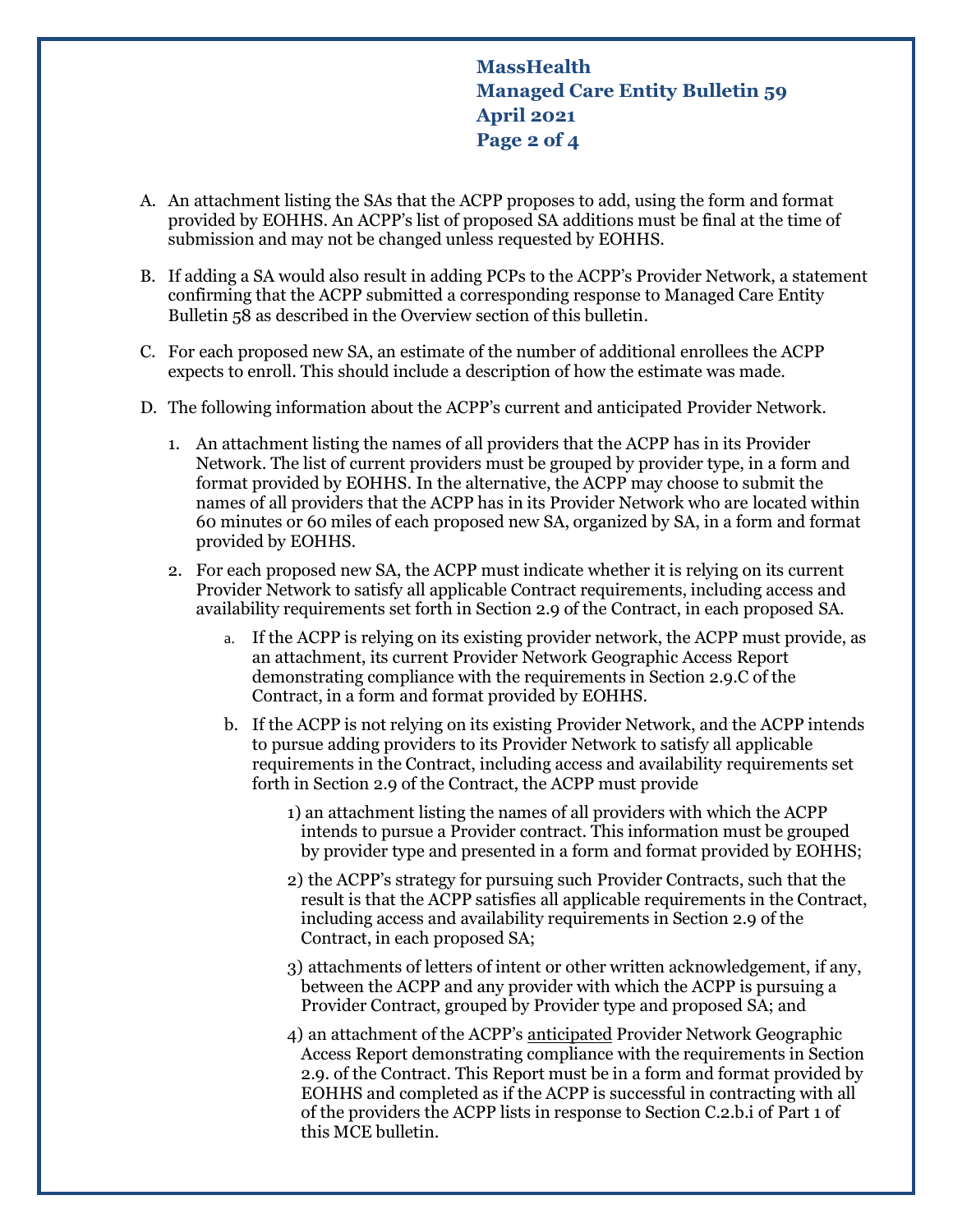**MassHealth Managed Care Entity Bulletin 59 April 2021 Page 3 of 4**

- E. Any challenges the ACPP anticipates in meeting applicable requirements in the Contract, such as those in Section 2.7 or 2.9 of the Contract, in any of the proposed new SAs, and the steps the ACPP plans to take to mitigate such challenges.
- F. A description of how the ACPP will continue to assess its ongoing compliance with access and availability requirements in Section 2.9 of the Contract, in all SAs (current and proposed).

### **Part 2: Service Area Removals**

ACPPs requesting to remove one or more SAs must include the following information.

- A. A list of SAs that the ACPP proposes to remove from its list of SAs in Appendix F of the Contract. For each proposed SA, the ACPP must explain its reasoning for wanting to remove the SA and a description of the ACPP's efforts to contract with providers in that SA.
- B. If removing a SA would also result in removing PCPs from the ACPP's Provider Network, a statement confirming that the ACPP submitted a corresponding response to Managed Care Entity Bulletin 59 as described in the Overview section of this bulletin;
- C. If removing a SA would also result in other changes to the ACPP's Provider Network (such as removing other Providers (other than PCPs) from the ACPP's Provider Network), the ACPP must provide
	- a. a description of such anticipated Provider Network changes; and
	- b. an attachment of the ACPP's anticipated Provider Network Geographic Access Report demonstrating compliance with the requirements in Section 2.9. of the Contract. This Report must be in a form and format provided by EOHHS and completed as if the ACPP is successful in implementing the changes it proposes in response to Section C.1 of Part 2 of this MCE bulletin.
- D. A description of the ACPP's commitment to and process for notifying enrollees in advance of the SA being removed, including a notice of any associated changes in the ACPP's Provider Network, particularly whether enrollees will maintain access to their current PCPs; and
- E. The number of enrollees living in the SA.

#### **EOHHS Review**

In reviewing an ACPP's request to add or remove SAs, EOHHS may approve, disapprove, or require modification, in whole or in part, of the ACPP's request based on its reasonable judgment as to whether the proposed additions or removals will support the goals of the ACO program, be in the best interests of enrollees, and meet the needs of EOHHS. In making such determination, EOHHS may consider factors that include but are not limited to

- impact on enrollees;
- impact on enrollment choices for enrollees;